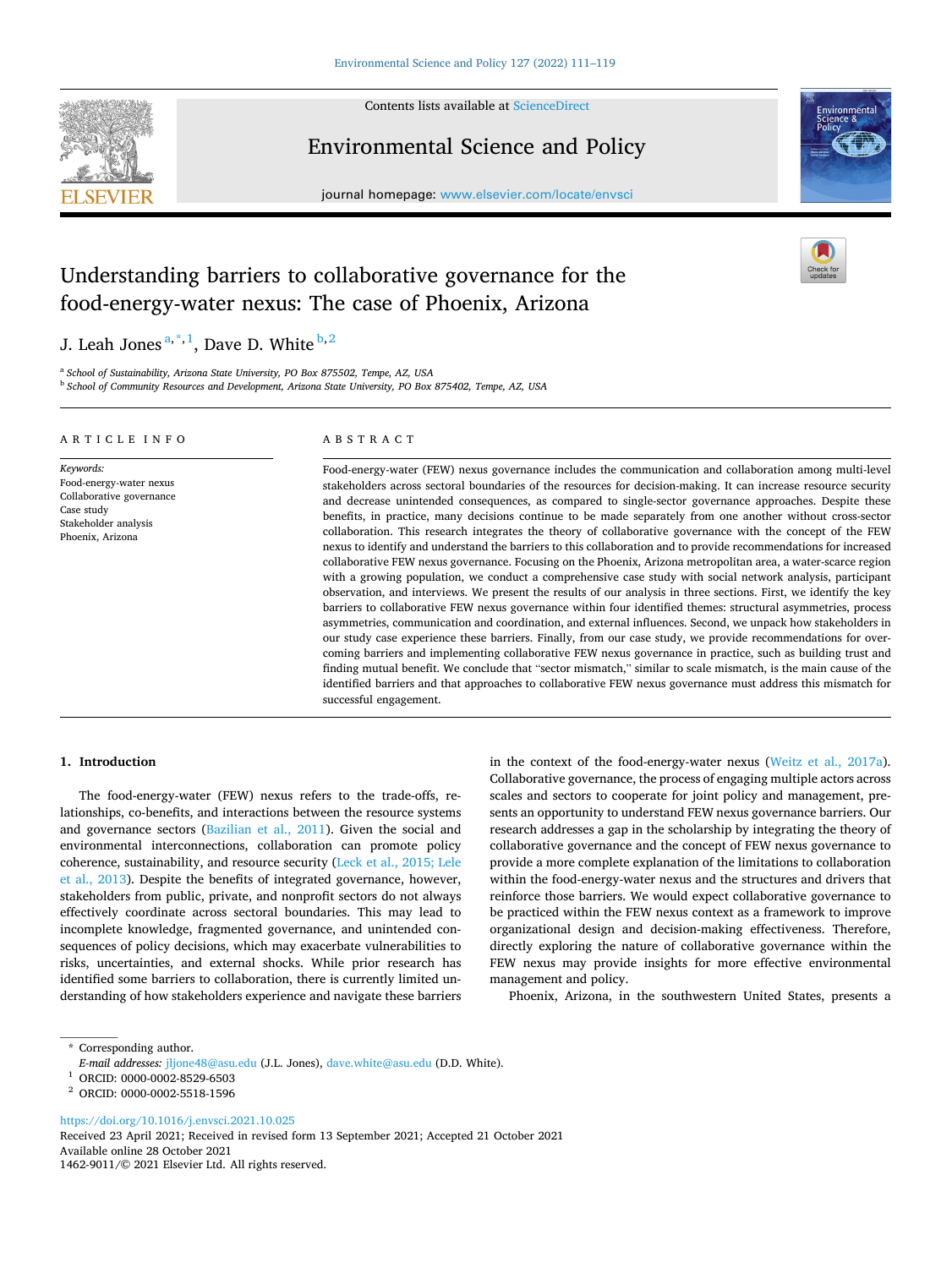<span id="page-1-0"></span>unique opportunity to examine the barriers to and opportunities for collaborative governance for the FEW nexus. There are numerous interactions between food, energy, and water resources and governance sectors in the region [\(White et al., 2017](#page-8-0)), establishing it as a "resource nexus hotspot" ([Daher et al., 2018; Mohtar and Daher, 2016](#page-7-0)). The Phoenix metro area is in a water scarce, semi-arid region with a large and rapidly growing urban population, with a significant extent of peri-urban agriculture, and with considerable electricity generation from water-intensive approaches such as nuclear and hydropower. The area is experiencing increased water stress and extreme heat, exacerbated by the climate crisis, which is intensifying risks for interdependent infrastructure systems [\(Clark et al., 2019](#page-7-0)). Furthermore, the region is characterized by a complex environmental governance regime and interdependent policy structures, which create additional challenges that could benefit from novel collaborative approaches ([Larson et al.,](#page-7-0)  [2013; Sullivan et al., 2019](#page-7-0)).

This paper examines the nature of barriers to collaborative governance for the food-energy-water nexus. Examining the case of the Phoenix, Arizona metropolitan area, we address the following research questions:

- 1. What are the barriers to collaborative governance of the food-energywater nexus in a water scarce, semi-arid urban context?
- 2. Why do these barriers exist? How do stakeholders experience barriers to collaborative governance for the food-energy-water nexus?
- 3. How can concepts of collaborative governance be applied to understand and overcome these barriers?

To answer these questions, we employ a structured case study method ([Creswell and Poth, 2017; Yin, 2018](#page-7-0)), guided by theoretical propositions derived from the literature to inform the data analysis and interpretation ([Yin, 2018\)](#page-8-0). Theoretical propositions are hypotheses that guide the case study analysis, and evidence gathered from a study is used show whether the proposition is supported or not [\(Yin, 2018](#page-8-0)). We expected that, first, the barriers to collaborative FEW nexus governance would be consistent to those identified in relevant prior literature. Second, we expected that these barriers exist because of misaligned sectoral decision-making processes and organizational structures. Third, we expected that overcoming these barriers will require adaptations to current organizational structures and processes across the three FEW nexus sectors. In the next section, we draw from the literature on the food-energy-water nexus and collaborative governance to expand upon these expected results and develop three formal theoretical propositions. In the methods section, we first describe the case context, focusing on the interactions of the FEW nexus in the Phoenix metropolitan area. We then discuss data collection, which includes participant observation and individual in-depth interviews, and the data analysis process of theoretically driven qualitative coding with pattern matching analysis to synthesize the case. The results section is organized around each of the three theoretical propositions as they correlate to the three research questions, using evidence from our data. Finally, we discuss our findings considering the literature as well as the potential application to similar FEW nexus contexts.

### **2. Theoretical background and study propositions**

#### *2.1. Collaborative governance*

Collaborative governance is a process to shape public policy, management, planning, and implementation by engaging multiple actors across sectors and scales ([Emerson et al., 2012\)](#page-7-0). We further define collaborative governance as the processes and structures to engage multiple stakeholders across different levels of governance from public, private, and civic domains to intentionally and collectively influence decision making, public policy, management, and governance outcomes ([Ansell and Gash, 2008; Emerson et al., 2012; Newig et al., 2017;](#page-7-0) 

[Sullivan et al., 2019; Yeboah-Assiamah et al., 2016\)](#page-7-0). Collaborative governance has been promoted as a paradigm that addresses the challenges of power asymmetries, enhances accountability of the decision-making entity, increases transparency of the decision-making process, includes stakeholders directly in knowledge generation, and facilitates cross-sector coordination and planning ([Ansell and Gash,](#page-7-0)  [2008; Emerson et al., 2012\)](#page-7-0). Collaborative governance of actors from across scales and disciplines can lead towards greater credibility, legitimacy, and salience in the decision-making process, which can result in reduced vulnerabilities in the natural resource system ([Cash et al.,](#page-7-0)  [2006\)](#page-7-0).

Two key frameworks have been created to understand the factors for successful collaborative governance. The first was created through a literature review by [Ansell and Gash \(2008\)](#page-7-0). Most central to collaborative governance is the collaborative process itself, which is dependent upon the iterative cycle of face-to-face dialog, trust building, commitment to the process, shared understanding, and intermediate outcomes. It is heavily influenced by factors such as previous history of conflict or cooperation, power imbalances, and incentives for participation ([Ansell](#page-7-0)  [and Gash, 2008](#page-7-0)). A subsequent framework was proposed by [Emerson](#page-7-0)  [et al. \(2012\)](#page-7-0), emphasizing the iterative and dynamic nature of collaborative governance in practice. This framework is centered around the Collaborative Governance Regime (CGR), which considers how principled engagement, shared motivation, and capacity for joint action work together toward shared outcomes [\(Emerson et al., 2012](#page-7-0)). With these frameworks, along with other empirical studies (e.g., [Medema et al.,](#page-8-0)  [2017;](#page-8-0) [Sullivan et al., 2019\)](#page-8-0) and theoretical scholarship (e.g., [Yeboa](#page-8-0)[h-Assiamah et al., 2016](#page-8-0); [Newig et al., 2017](#page-8-0)), we use collaborative governance to present a frame for understanding challenges to collaboration within FEW nexus governance. Based on this literature, the first proposition of the case study is as follows:

**Proposition 1:**. *Specific barriers to collaborative governance of the FEW nexus in practice result from the limited presence of success factors identified in prior theoretical and empirical research.* 

#### *2.2. Food-energy-water nexus governance framework*

The food-energy-water nexus is defined as an interconnected system of the resources and their related governance sectors, considering tradeoffs, interactions, and co-benefits [\(Bazilian et al., 2011\)](#page-7-0). FEW nexus governance then refers to the structures and processes through which decisions are made, implemented, and enforced by and for stakeholders from across the food, energy, and water sectors for security of the integrated system ([Lele et al., 2013\)](#page-8-0). This integrated approach offers promise to improve resource security and reduce unintended consequences to manage uncertainty and improve sustainability outcomes from governance [\(Kurian et al., 2019; Leck et al., 2015\)](#page-7-0). Despite the known benefits of FEW nexus governance, in practice, decisions are often made within sectoral silos with inadequate coordination ([Leck](#page-8-0)  [et al., 2015](#page-8-0)). This can lead to fragmented knowledge and incoherent policy, exposing the linked systems to vulnerabilities, uncertainties, and external shocks.

While the FEW nexus perspective offers several conceptual advantages, there is critique in the literature. First, FEW nexus research has been criticized for focusing narrowly on quantitative and modeling approaches, and scholars have called for greater attention to interpretive and qualitative approaches [\(Albrecht et al., 2018; Newell and Ram](#page-7-0)[aswami, 2020](#page-7-0)). Additionally, scholars argue that FEW nexus literature in practice highlights one resource over the others, with water typically being prioritized [\(Smajgl et al., 2016](#page-8-0)). Other scholars, however, note that focusing on the implications of one resource on the other two allows for more manageable analysis and more meaningful implementation ([Allan et al., 2015; Finley and Seiber, 2014; Pahl-Wostl, 2019; Ringler](#page-7-0)  [et al., 2013\)](#page-7-0). Finally, much existing literature focuses on the speculative benefits of FEW nexus governance ([Finley and Seiber, 2014; Leck et al.,](#page-7-0)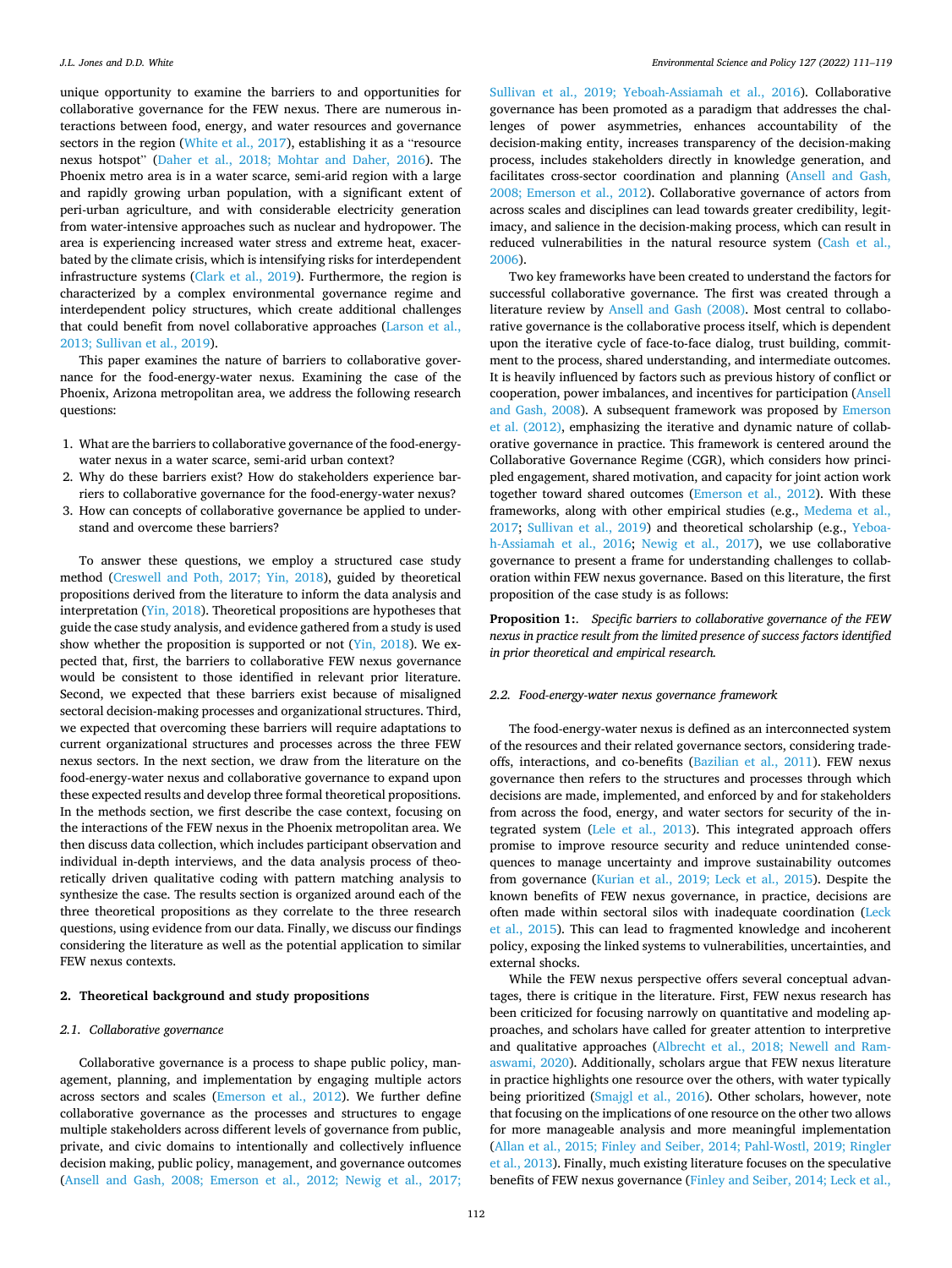<span id="page-2-0"></span>[2015; Lele et al., 2013; Rasul and Sharma, 2016\)](#page-7-0). With this heavy focus on conceptual understanding, there are calls for more empirical studies, tool creation, and implementation approaches [\(Liu et al., 2018; Opejin](#page-8-0)  [et al., 2020; Ringler et al., 2013](#page-8-0)). Further, research should employ empirical and qualitative approaches to understand the drivers and structures behind identified barriers to FEW nexus governance, as experienced in practice.

Several empirical studies of FEW nexus governance focus on identifying the barriers to implementation [\(Howarth and Monasterolo, 2016;](#page-7-0)  [Pahl-Wostl, 2019\)](#page-7-0). [Howarth and Monasterolo \(2016\)](#page-7-0) found in the United Kingdom that lack of communication, differences in the decision-making process within each sector, differences in term definitions, and the presence of uncertainties were barriers to nexus governance. Additionally, power asymmetries [\(Pahl-Wostl, 2019\)](#page-8-0) and rigid sectoral regulations and planning procedures [\(Liu et al., 2018](#page-8-0)) create further challenges. There is, however, limited understanding derived from stakeholders' views about why these barriers are in place and the structures that uphold the barriers to collaborative FEW nexus governance ([Weitz et al., 2017a](#page-8-0)). With differences in the processes and structures between the three sectors, coordination between the three sectors can be challenging, and stakeholders in each sector may experience those barriers differently based on their sector-specific interests, ([Weitz et al., 2017a](#page-8-0)). Previous research on FEW nexus stakeholders in the study region has noted the difficulties in collaborative governance caused by these sector-specific differences in function, institutional processes, and organizational cultures [\(White et al., 2017](#page-8-0)). Based on existing literature, the second proposition in the case study is as follows:

**Proposition 2a**. **:** *Specific barriers to collaborative governance of the FEW nexus, as experienced by stakeholders, are caused by differences in organizational structures and decision-making processes between food, energy, and water sectors.* 

**Proposition 2b**. **:** *The differences in organizational structures and decision-making processes result in stakeholders in each FEW nexus sector experiencing collaborative FEW nexus governance differently.* 

Interdisciplinary collaborative governance provides opportunities to explore the complexities of resource management for holistic collaborative governance with reduced uncertainty. Though collaboration across all resource sectors may not be effective, certain resources could greatly benefit through collaborative approaches. Collaboration specifically between food, energy, and water resources is important because of the strong interdependencies of the resources ([Leck et al., 2015; Lele](#page-8-0)  [et al., 2013; Rasul and Sharma, 2016](#page-8-0)). Applying the developed theory of collaborative governance to the newer concept of the FEW nexus can provide an avenue to better understand and empirically study collaborative FEW nexus governance. For example, [Weitz et al. \(2017b\)](#page-8-0) applied integrative environmental governance (IEG) to the concept of the FEW nexus, concluding that coordination across the FEW nexus sectors may benefit both from shifts in political and legal structures and from changes in cognitive factors such as trust and willingness to share knowledge. While the IEG literature differs from collaborative governance, it contains similar characteristics which may be useful for collaborative governance in practice and in empirical study. Thus, overcoming barriers to collaborative governance and leading toward implementation in practice may benefit from shifts in attitudes and restructuring of organizational structures and decision-making processes. Based on the literature and expert understanding of the case, we present the third proposition in the case study as follows:

**Proposition 3:**. *Overcoming these barriers to implement collaborative FEW nexus governance requires adaptations that promote success factors for collaborative governance and that overcome differences in decision-making processes and organizational structures.* 

The research reported here addresses the critiques within FEW nexus literature in several ways. First, we complement quantitative and modeling studies through a structured qualitative case study approach, contributing to greater diversity in methods for analyzing FEW nexus systems. Second, our empirical case study elicits perspectives directly from stakeholders and practitioners, including through participant observation of collaboration in naturalistic settings, providing evidence about the opportunities for collaborative governance of the nexus in situ. Third, we address a gap in the literature by focusing on reasons behind barriers. Understanding why identified barriers are in place provides opportunity to create structures and approaches to overcome these challenges and lead towards collaborative governance of the FEW nexus in practice. Finally, in line with recent research (e.g., [Mounir](#page-8-0)  [et al., 2019;](#page-8-0) [Guan et al., 2020\)](#page-7-0), we focus on the metropolitan scale, complementing existing national, regional, and state scale studies.

### **3. Methods**

We employed a case study approach [\(Yin, 2018\)](#page-8-0) to understand the barriers to collaborative governance between the FEW nexus sectors. Case study is appropriate when the research examines a complex, contemporary phenomenon within its natural context using multiple sources of evidence ([Creswell and Poth, 2017; Yin, 2018](#page-7-0)). The Phoenix area was selected because it is an exemplar of the interconnected food-energy-water resources, also called a food-energy-water "resource nexus hotspot" [\(Daher et al., 2018; Mohtar and Daher, 2016](#page-7-0)).

### *3.1. Study context: Phoenix, Arizona*

The Phoenix, Arizona metropolitan area has a population of about 5 million people as of 2020. This water-scarce region is among the most rapidly growing, urbanizing, and diversifying areas in the country; high agricultural demand, growing municipal demand, land use changes, and aging infrastructure are pressing concerns [\(Gober, 2018\)](#page-7-0). Since 2000, the Phoenix area has experienced the most extreme drought in a century and among the worst droughts in the last 1200 years ([Overpeck and](#page-8-0)  [Udall, 2020; Udall and Overpeck, 2017\)](#page-8-0), causing water levels in major reservoirs, such as Lake Mead, to drop to historic lows, triggering a federal declaration of shortage on the river, and depleting groundwater resources. The regional impacts of climate change mean that the region will experience higher temperatures, more frequent and extreme drought, and more variable precipitation, posing major risks for agriculture, energy, and water security, according to the Fourth National Climate Assessment [\(Gonzalez et al., 2018](#page-7-0)).

There are strong interlinkages between food, energy, and water in the region [\(Clark et al., 2019; Guan et al., 2020; White et al., 2017](#page-7-0)). Agriculture is historically important to the economy, history, and culture in the Phoenix area, and while agricultural acreage in the metropolitan region is declining, irrigation still accounts for much of the water demand. Energy is also intricately tied to the water system. Energy is used for local water distribution, water treatment, groundwater pumping, and surface water conveyance. For example, the Central Arizona Project (CAP) canal transports water from the Colorado River to central and southern Arizona, and CAP is the single largest electricity user in the state [\(Bartos and Chester, 2014\)](#page-7-0). Additionally, hydroelectric power generation contributes towards the electricity mix.

Food, energy, and water governance in the region is multi-level. Governance of agriculture is largely decentralized, with many actors making decisions at the farm-level or through local collectives such as irrigation districts, farm bureaus, and lobbying associations (e.g., AZ Cattlemen's Association, Cotton Growers Association) ([Eakin et al.,](#page-7-0)  [2016\)](#page-7-0). State-level policy is developed by the Department of Agriculture and the Arizona Legislature. In contrast, energy governance is largely centralized, with a few actors controlling most of the decision-making authority. These actors include two major electricity utilities in the metro area, Arizona Public Service (APS) and Salt River Project (SRP), along with the Arizona Corporation Commission, which regulates public utilities, as well as the Arizona Legislature. Water governance occurs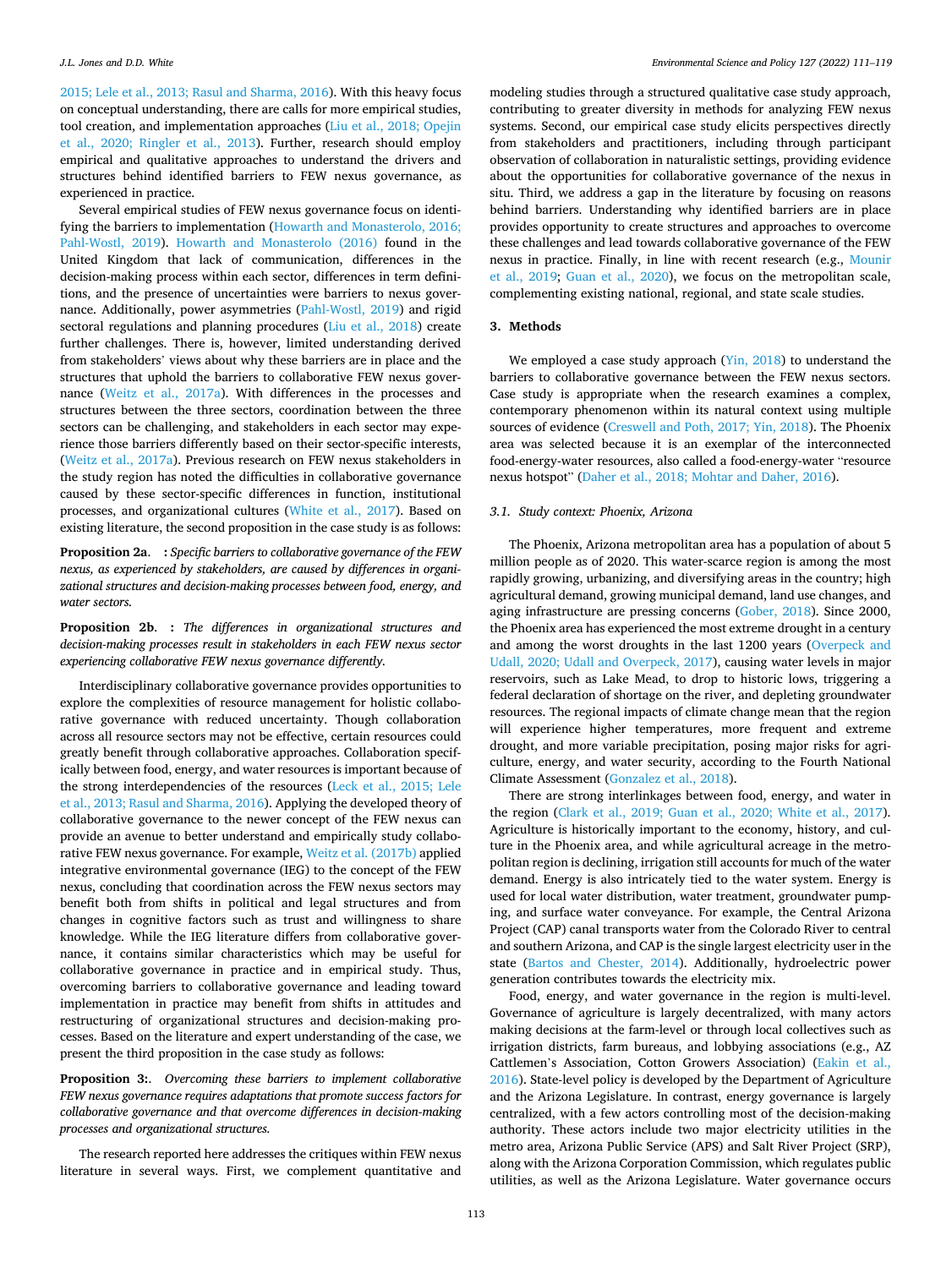across multiple levels. At the state-level, the Arizona Department of Water Resources (ADWR) is a powerful actor. At the regional-level, CAP, SRP, and Arizona Municipal Water Users Association (AMWUA) play a significant role. Local decision-making includes individual cities, such as the City of Phoenix, and private water companies, among others [\(Larson](#page-7-0)  [et al., 2013\)](#page-7-0).

#### *3.2. Data collection*

We identified study participants and participant observation opportunities using centrality measures from a social network analysis ([Jones](#page-7-0)  [and White, 2021](#page-7-0)). Social network analysis quantifies and visualizes the interactions, relationships, and knowledge flows between actors within a defined system [\(Borgatti et al., 2009](#page-7-0)) and is a well-defined approach to stakeholder identification, analysis, and collaborative governance ([Baird et al., 2016; Fliervoet et al., 2016\)](#page-7-0). This social network identified 93 stakeholders in the case and evaluated their collaboration ([Jones and](#page-7-0)  [White, 2021\)](#page-7-0). We calculated degree centrality for each stakeholder, which is the number of other entities to which a particular actor is connected ([Freeman, 1978](#page-7-0)). Using this ranked degree centrality from the social network analysis ([Jones and White, 2021\)](#page-7-0) and perspectives from stakeholders in a previous study [\(White et al., 2017](#page-8-0)), we then placed stakeholder organizations into an interest-influence diagram. A subset of this sorting of actors can be seen in Fig. 1; for clarity, not all 93 stakeholders are included here. This interest-influence diagram emphasizes the robust approach to and rationale for the sampling selection of participants to include in the data collection. From this diagram, we selected stakeholders from the top-right (high influence-high interest), the top-left (low influence-high interest), and bottom-right (high influence-low interest) quadrants. Actors from the bottom-left quadrant were not selected as they have low influence over and low interest in the collaborative governance of FEW nexus resources.

We collected data during a six-month period, between January and June 2020. From this stakeholder analysis, we conducted 17 interviews with key stakeholders. This included actors from the City of Phoenix, irrigation districts, local farmers, and water and electricity utilities. Interview questions focused on the approaches to and nature of previous collaborative engagements, on their perspective on relevant nexus

actors in the region, and on the barriers that they encountered in collaborating with other stakeholders. Each interview was labeled with the letter "P" followed by a number, such as P3. Additionally, we conducted participant observation of six public meetings. The lead author wrote fieldnotes as data for these engagements. While not exhaustive, these public meetings provided additional data of how stakeholders manage and govern food, energy, and water resources to support the interview data. [Table 1](#page-4-0) provides an overview of the organizations that were included in the participant observations and the interviews.

### *3.3. Data analysis*

The transcribed interviews and the fieldnotes from participant observation were imported into MAXQDA 2020 software for qualitative coding. First, we created a codebook deductively, including codes from a systematic, though not comprehensive, literature review of collaborative governance scholarship. In this literature review, we used a matrix to capture the key components of collaborative governance and compare them across multiple peer-reviewed articles. The most frequent components for collaborative governance were selected to be used in the codebook. This approach to codebook development has been used in similar studies (e.g., [Sullivan et al., 2019\)](#page-8-0). Then, we coded the data inductively to denote the barriers to collaborative FEW nexus governance and approaches to overcoming those barriers that emerged in the data. Finally, we applied the deductive codebook to the data. Once all the codes were applied to all the text, we used pattern matching to synthesize the case study analysis. Pattern matching is the process of comparing patterns uncovered in the empirical data to the expected patterns made prior to data collection ([Trochim, 1989; Yin, 2018\)](#page-8-0). It is used to determine how well the data align with theory. Pattern matching is a widely used approach to case study analysis and has been used in studies in disciplines ranging from urban planning (e.g., [Bradshaw,](#page-7-0)  [1999\)](#page-7-0) to sustainability (e.g., Hörisch,  $2018$ ) to public administration (e. g., [Cordella and Paletti, 2019](#page-7-0)). We used it here to synthesize the case to address the research questions.



**Fig. 1.** Subset of the interest-influence diagram for stakeholder analysis of actors identified through social network analysis of the case region.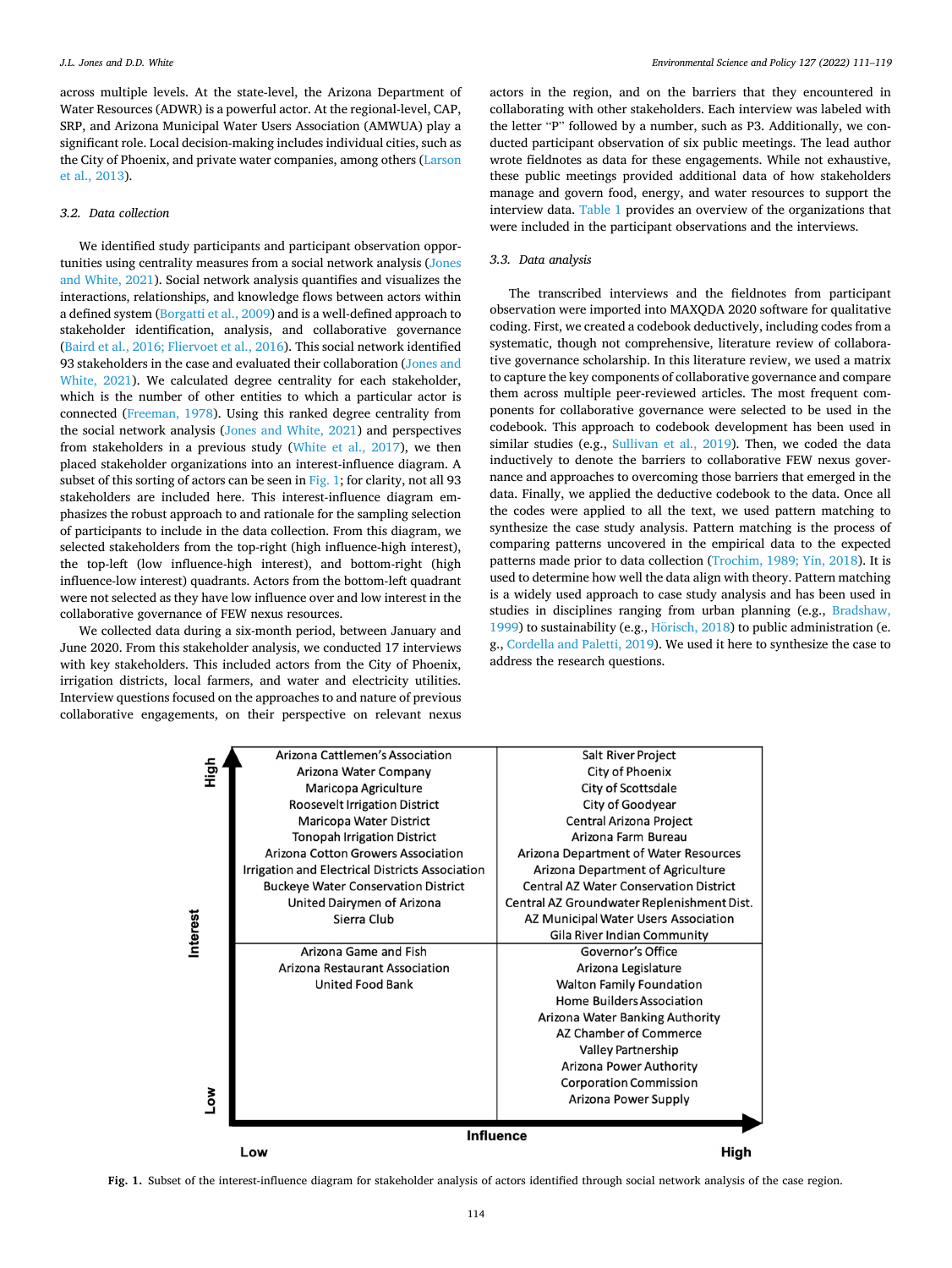#### <span id="page-4-0"></span>**Table 1**

An overview of the stakeholder organizations for participant observation and interviews, in alphabetical order.

| Organization                                                          | Organization Type                                                                         | Nexus<br>Sector (s) |
|-----------------------------------------------------------------------|-------------------------------------------------------------------------------------------|---------------------|
| Participant Observation                                               |                                                                                           |                     |
| Arizona Corporation<br>Commission                                     | <b>Utility Regulator</b>                                                                  | E/W                 |
| Arizona House Committee on<br>Natural Resources, Water,<br>and Energy | State Legislative Committee                                                               | W/E                 |
| Arizona Municipal Water Users<br>Association                          | Nonprofit Corporation                                                                     | w                   |
| Arizona Power Authority                                               | State Body Corporate and Politic                                                          | E                   |
| Arizona Senate Committee on<br>Water and Agriculture                  | State Legislative Committee                                                               | W/F                 |
| Central Arizona Project<br><b>Interviews</b>                          | Surface Water Supplier                                                                    | W                   |
| Agribusiness and Water Council                                        | Nonprofit Trade Association                                                               | F/W                 |
| Arizona Cattlemen's<br>Association/AZ Farm and<br>Ranch Group         | Nonprofit Organization/Lobbying<br>Organization                                           | F                   |
| Arizona Department of<br>Agriculture                                  | <b>State Agency</b>                                                                       | F                   |
| Arizona Farm Bureau                                                   | Nonprofit Corporation                                                                     | F                   |
| Arizona Municipal Water Users<br>Association                          | Nonprofit Corporation                                                                     | W                   |
| Arizona Power Authority                                               | State Body Corporate and Politic                                                          | F.                  |
| Arizona Water Banking<br>Authority                                    | Groundwater Recharge Authority<br>for the Arizona Department of<br><b>Water Resources</b> | W                   |
| Central Arizona Groundwater<br>Replenishment District                 | Groundwater Replenishment<br>Authority for CAP                                            | W                   |
| Central Arizona Project (CAP)                                         | <b>Surface Water Supplier</b>                                                             | w                   |
| City of Phoenix - Environment<br>Department                           | Municipal Government                                                                      | F                   |
| City of Phoenix - Water<br>Department                                 | Municipal Government                                                                      | W                   |
| City of Scottsdale                                                    | Municipal Government                                                                      | W                   |
| Family Farm                                                           | Farm                                                                                      | F                   |
| Roosevelt Irrigation District                                         | Municipal Corporation                                                                     | W/F                 |
| Salt River Project - Water                                            | Utility Cooperative and State<br>Agency                                                   | W                   |
| Salt River Project - Power                                            | Utility Cooperative and State<br>Agency                                                   | F.                  |
| Sierra Club                                                           | <b>Environmental Nonprofit</b>                                                            | Cross-<br>cutting   |

### **4. Results**

The results section is organized around each of the three theoretical propositions, where each proposition supports the accompanying research question. The results then present evidence to support or refute the proposition.

### *4.1. Proposition 1: Specific barriers to collaborative governance of the FEW nexus in practice result from the limited presence of success factors identified in prior theoretical and empirical research*

Our findings supported [Proposition 1](#page-1-0), as the identified barriers to FEW nexus governance suggest a lack of success factors for successful collaborative governance. This study revealed barriers that can be organized into four categories: (i) structural asymmetries, (ii) process asymmetries, (iii) coordination challenges, and (iv) external influences. Structural asymmetries refer to barriers between the differences in organizational structures across the three FEW nexus governance sectors that inhibit collaborative engagement. This includes factors like inflexible organizational structures and limited resources such as time and personnel. For example, when asked about barriers to collaborative governance, one stakeholder said, "That lack of resources to do the work that's needed is truly a barrier" (P2), while another stakeholder said, "Time and personnel resources are the thing holding it back" (P8).

Second, process asymmetries refer to barriers resulting from the differences in decision-making, management, and policy processes between the three FEW nexus sectors. This includes factors such as unequal power distribution, lack of commitment to collaboration, and differences in bureaucratic processes. For example, one stakeholder simply said, "It's a lack of power" (P3) that contributes towards challenges for collaborative governance. Third, coordination challenges refer to interpersonal and cognitive challenges that inhibit collaborative engagement. This includes factors such as lack of trust, arrogance, and lack of communication. For example, a stakeholder reflected on challenges to expanding water storage capacity in the state, noting, "You can't build a storage project because there isn't trust" (P13). Finally, external influences refer to previous histories of conflict or unfavorable context that create a hostile environment for collaboration. For example, a stakeholder said, "It can be a history of past issues [or] it could be unrelated issues in history" (P13) that lead to challenges for collaborative governance. Thus, these barriers juxtapose with the identified factors in the literature (e.g., [Ansell and Gash, 2008](#page-7-0); [Emerson et al., 2012\)](#page-7-0) that contribute towards successful collaborative governance, suggesting that the absence of these success factors in FEW nexus engagements allows barriers to collaborative governance to prevail.

#### *4.2. Proposition 2*

*4.2.1. Proposition 2a: Specific barriers to collaborative governance of the FEW nexus, as experienced by stakeholders, are caused by differences in organizational structures and decision-making processes between food, energy, and water sectors* 

Our analysis supported [Proposition 2a](#page-2-0). The four categories of barriers experienced and expressed by stakeholders in the results for [Proposition 1](#page-1-0) can help us understand why these barriers exist. First, our results revealed how the different organizational structures between food, energy, and water stakeholders can contribute towards challenges for collaborative FEW nexus governance. This includes differences in the norms and rules between sectors and different stakeholder goals and objectives. For example, a water actor noted, "A lot of water policy has been built on the idea of, 'I'm building my portfolio of needs.' This kind of silo effect. I think that's really been a real barrier and actually continues to be a barrier" (P2). This emphasizes how a focus on accomplishing one's own needs can inhibit the prioritization of collaboration that could benefit multiple sectors' priorities and further emphasizes the structural differences between food, energy, and water organizations.

Second, these differences in structures can lead to differences in processes. Though food, energy, and water organizations all tend to have similar overall purposes—reducing risk and uncertainty and increasing efficiency and affordability—the way in which each sector's organizations do this is different and may not be compatible across sectors. For example, one food stakeholder noted the challenges of working across scales when sectors have different timescales, stating, "The tough part is being able to continue those collaborations and that relationship given our sometimes slow, bureaucratic process" (P11). Additionally, achieving the goals of one actor may inherently counteract achieving the goals of another sector, as noted by other scholars (e.g., [Fader et al.,](#page-7-0)  [2018\)](#page-7-0). For example, a water stakeholder noted that, "Every community, every area has their own interest. And so, what makes [collaboration] harder is communities' competing interests" (P10). Differences in processes that exist at various governance and temporal scales can exacerbate other differences between organizational structures and uphold barriers to collaborative governance.

Furthermore, these differences in structures and processes can be affected by influences external to the FEW nexus system, further exacerbating challenges to collaborative governance. For example, as noted by one water stakeholder, "Any meeting with the tribal communities is going to start with how 100 years ago you stole our water, and we still haven't forgiven you for it. And I mean, it's very relevant but you say that to an Anglo decision maker, and you know you can't do anything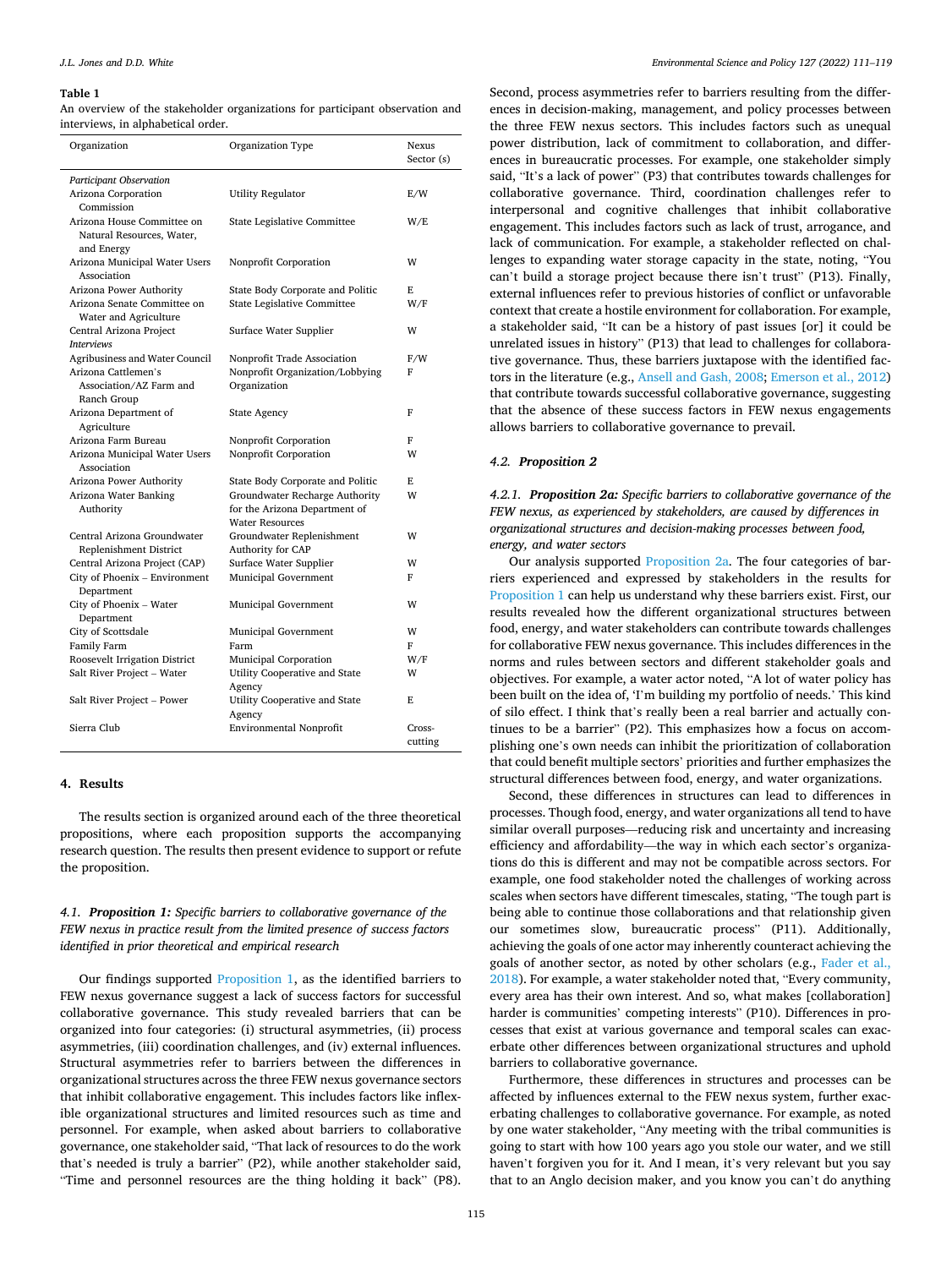with that" (P3). Additionally, changes in circumstances can present challenges. In discussing the failed attempt to collaborate to prevent the closure of a large coal power plant, one water actor noted, "The main issue was the fact that natural gas was so inexpensive now, that it couldn't compete with coal" (P7). Historical conflict and changing circumstances are phenomena that can inhibit collaborative governance, but often are outside the control of any specific individual or organization. In summary, barriers exist because of different organizational structures and operational processes between the food, energy, and water sectors, where external influences can exacerbate these differences.

### *4.2.2. Proposition 2b: The differences in organizational structures and decision-making processes result in stakeholders in each FEW nexus sector experiencing collaborative FEW nexus governance differently*

Our findings supported [Proposition 2b](#page-2-0). While actors in all three FEW nexus sectors do engage in collaborative governance practices, they collaborate in different ways. This is partly due to power imbalances and different perceptions of the level of inclusion present within collaborative FEW nexus decision-making. First, water actors tend to collaborate both within their sector and with food and energy stakeholders. In finding consensus within the water sector, at an Arizona Municipal Water Users Association meeting, one board member stated that a bill was "an opportunity for all of us in the water sector to work together on legislation." Similarly, another water stakeholder said, "Everyone is always involved in stakeholder processes all the time. And what I have found is they've always seemed to bring in people from different organizations…it's not just one group." (P9). Additionally, in the water sector, collaborative governance across sectors is needed to effectively manage limited water resources that span across political and sectoral jurisdictions. For example, a water actor noted that, "The [city] has a really robust portfolio…But we can't rely solely upon that, and just ignore the fact that there are cities around us…that will be impacted…so we've been trying to work with others to increase their sustainability and resiliency" (P2). They emphasized that water extends beyond the political bounds of their city, and that partnering with neighboring cities and organizations is necessary for comprehensive management of water resources.

Food and agriculture actors, however, tend to collaborate mostly within the food sector. For example, one participant from the food sector discussed collaborating mostly with other food sector actors.

"Our partners, not just all the agriculture organizations that we're connected with, but also Local First Arizona, as an example. And the food banks, we're very connected with them…on the national level, it would be everyone from the American Farm Bureau Federation to the national Cattle Growers Association. And then on the state level, we have the United Dairymen's Association, the Arizona Pork Council, [and] the Arizona Beef Council." (P12).

The participant went on to discuss attempts to collaborate with environmental groups, noting challenges. "We also reach out to the environmental groups that sometimes, I must confess, kind of throw us under the bus every once in a while, but we do reach out to them" (P12). This within-sector collaborative governance of the food sector may occur because the agriculture gains the benefit of the economy of scale when a predominately disaggregated set of actors can come together over a common purpose or shared resources. For example, one food actor discussed how several organizations came together to purchase a unit of a local power plant. "It's been really great because we've been able to get that economy of scale of owning a power plant without actually have to own, construct, build, or operate one. So, we get all the benefits" (P13). Therefore, while the food sector does engage in collaborative governance, it focuses on within-sector governance, which may be due to experiencing challenges in attempts at cross-sector collaborative governance.

In the energy sector, some stakeholders collaborate exclusively with organizations like them, while others make efforts to reach across sectoral boundaries. One energy stakeholder emphasized the similarities they had with their collaborative partners, noting, "We work pretty extensively with [hydropower company]. We seem to be in lockstep there. They are a similar agency with regards to function…We try to work collaboratively with them" (P4). However, a different energy stakeholder noted the extensive stakeholder engagement work they had done with updating the organizations' sustainability goals. "I went and visited with about 20 stakeholders from across the [Phoenix] valley… and we got feedback" (P16). The differences in how these organizations collaborate may be that the former is an energy-only organization while the latter focuses on both energy and water.

In summary, the water sector more readily engages in collaborative FEW nexus governance outside of its resource sector. This may be because water is the fulcrum of natural resource management and the FEW nexus in central Arizona, due to the semi-arid climate of the region ([White et al., 2017](#page-8-0)). This creates a landscape where water actors may have greater power over collaborative processes than food and energy actors. For example, a cross-cutting stakeholder discussed their frustrations with collaboration because a small group of actors held most of the decision-making power. "In Arizona, there's a group of water interests that people refer to as the water buffalos…they're the ones that have been calling the shots on what happens with our water laws and policies for a pretty long time" (P6). These power imbalances between the three sectors can inhibit collaborative FEW nexus governance, as not all stakeholders feel that they have equal influence in decision-making arenas. Furthermore, each sector has a different perspective on how inclusive collaborative FEW nexus governance is. A water stakeholder discussed how a diversity of actors were included in the process of creating the Groundwater Management Act. "Everyone was involved in that binding: agriculture, cities, ag districts, everybody was involved, but not everybody got what they wanted…And I visualize as we go forward, that will continue. That we'll always have full collaboration by all water users and energy users" (P7). However, non-water stakeholders may not agree that FEW nexus governance is as inclusive. While referring to another legislative process, the Drought Contingency Plan, an energy stakeholder noted, "Their drought contingency plan moved so quickly that they limited who could be in the room. Power [energy] was not in the room" (P4). These power asymmetries result in different perceptions of the collaborative FEW nexus governance; while water actors may perceive that there is full collaboration, energy and food actors often express being left-out of the decision-making process. This barrier of power imbalance results in stakeholders across the three sectors experiencing attempts at collaborative FEW nexus governance differently.

# *4.3. Proposition 3: Overcoming these barriers to implement collaborative FEW nexus governance requires adaptations that promote success factors for collaborative governance and that overcome differences in decisionmaking processes and organizational structures*

Our findings partially supported [Proposition 3.](#page-2-0) While overcoming barriers may require adaptations in organizational structures and decision-making processes, stakeholders must first establish a strong foundation that supports successful collaborative engagement. Participants identified seven factors to establish this foundation, overcome barriers, and lead toward adaptations for collaborative governance: building trust, shifting attitudes, finding common ground, transparency, sharing resources, finding mutual benefit, and responding to times of crisis. (1) Building trust was identified as a foundational element to collaboration and overcoming barriers. One stakeholder said, "I think the way that you would remove all those barriers is for people to operate with complete trust" (P15). (2) Shifting attitudes involve putting aside one's differences, removing selfishness, and eliminating personal biases. An energy stakeholder said that overcoming the barriers to collaboration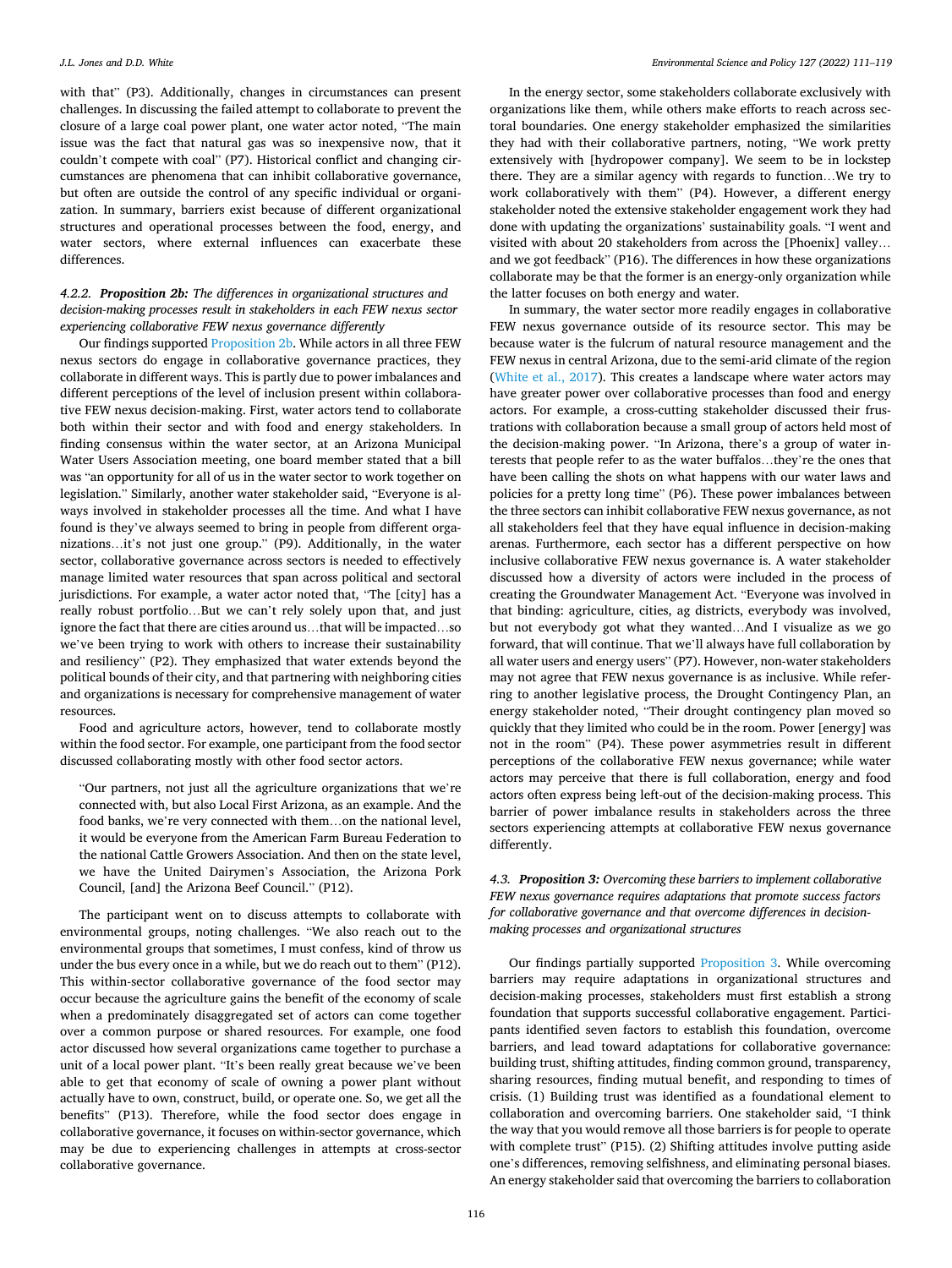"would require the need to be so great that people would put aside their self-serving nature" (P4). (3) Finding common ground through understanding other's perspectives and being open to compromise can move collaboration forward. A food actor said, "You try and come to some understanding of where other people are coming from. And then you try and help everyone find a solution that works for everyone" (P17). (4) Engagement through transparency, openness, and communication can create a pathway to move beyond sectoral differences. In describing the organization's experience with the DCP process, a cross-cutting participant described how the barriers that prevented collaboration could have been overcome. "[It requires] open and transparent communication, collaborating publicly, and not moving important discussions and decisions behind closed doors" (P6). (5) Resources, including time and money, are necessary to engage in collaboration. Increasing access and availability to said resources can help facilitate collaborative engagement. One food actor suggested "identifying resources for those who maybe don't have resources to be at the table" (P6). (6) Finding mutual benefit and win-win solutions between all the parties in collaboration provides an incentive for actors to commit to collaborative processes, despite the challenges. A participant stated, "Once they recognized that there's an opportunity for mutually beneficial partnerships, I think we're going to see more collaboration with them" (P5). (7) Finally, times of crisis or disaster can promote collaboration by forcing different parties to come together to address the immediate challenge. One water actor said, "Sometimes it takes a major disaster, a major event to bring people together" (P1). In summary, establishing a foundation of collaborative success factors can improve the shared motivation for collaborative engagement, while adaptations to organizational arrangements can improve the capacity for joint action. These are two of the collaborative dynamics identified by [Emerson et al. \(2012\)](#page-7-0) as essential for successful collaborative governance.

### **5. Discussion and conclusion**

In this study, we examined barriers to collaborative governance for the food, energy, and water nexus in the Phoenix metropolitan area in the southwestern U.S., which is an exemplar case of a nexus hotspot city in a water-scarce region [\(Daher et al., 2018](#page-7-0)). While the findings and conclusions of this study are based upon a close contextual examination of naturalistic settings for environmental policy and decision making, the insights may be generalizable to other cities with comparable social and environmental contexts. Naturalistic generalization, as compared to traditional statistical generalizability, allows us to generalize from a single case by recognizing similarities between the outcomes of the single case and other contexts ([Schwandt and Gates, 2018; Stake, 2000](#page-8-0)). In this way, the results of this study may be useful to understand collaborative FEW nexus governance in other case cities. We propose three noteworthy contributions to scholarship on collaborative governance and FEW nexus governance.

First, we conceptualize barriers to collaborative governance of the FEW nexus in four categories: structural asymmetries, process asymmetries, coordination challenges, and external influences. The first three categories of barriers are consistent with prior empirical research (e.g., [Howarth and Monasterolo, 2016](#page-7-0)) and theoretical conceptualizations ([Liu et al., 2018; Pahl-Wostl, 2019; Weitz et al., 2017b\)](#page-8-0) of barriers to FEW nexus governance. However, the barrier of external influences had not been noted in the literature. These external influences, from the collaborative governance literature (e.g., [Ansell and Gash, 2008](#page-7-0); [Emerson et al., 2012\)](#page-7-0), are crucial to understanding the context of FEW nexus governance, as this context can encourage or hinder collaborative governance between the sectors. Thus, the context in which the FEW nexus governance system is situated may need to change to allow for greater collaboration, such as overcoming conflict from previous engagements. Systems that are unable to overcome this barrier may not be suitable for collaborative governance of FEW nexus sectors.

Second, while the goals for each resource sector may be similar,

mismatches in approaches to achieve those goals hinder collaborative governance. For example, there may be differences in the temporal scales in which decision are made between FEW nexus sectors or differences in the geographic jurisdiction of organizations between them. These mismatches become particularly evident when considering the cross-scale and cross-level interactions of collaborative governance that occur within and between sectors [\(Cash et al., 2006\)](#page-7-0). Similar to the scale mismatch discussed in environmental governance and social-ecological-systems ([Cash et al., 2006; Cumming et al., 2006;](#page-7-0)  [Gibson et al., 2000; Pahl-Wostl et al., 2020\)](#page-7-0), then, this "sector mismatch" relates to the differences between food, energy, and water governance systems that make them inherently challenging to collaborate with one another. Understanding the mismatch between governance organizations can be key for successful collaborative governance ([Plummer et al., 2013\)](#page-8-0). However, the water sector has begun to overcome existing barriers to initiate cross-sector collaboration. This may be because water is the limiting resource within the local FEW nexus and thus connects to both the food and energy sectors. Energy is needed to ensure sufficient water supply in the Phoenix area and water is needed to ensure sufficient cooling in power plants, while water is also needed to maintain food and agriculture production. In this way, many water actors may serve as boundary organizations within the nexus. Boundary organizations sit across the divide between policy and science and are an approach to overcoming mismatches between governance challenges related to scale [\(Cash and Moser, 2000\)](#page-7-0). Thus, Phoenix water organizations, which conduct research, influence and advise policy teams, and inform decision-making, intersect with both the energy and food sectors, linking the local Phoenix FEW nexus. Therefore, in sum, the barriers between FEW nexus governance sectors in the Phoenix area exist because of "sector mismatch," though existing cross-sector collaborations may be explained by the presence of water boundary organizations, a strategy to overcome scale mismatch. This is consistent with previous scholarship that has noted the need for better consideration of the importance of scale in understanding governance challenges and proposed solutions [\(Pahl-Wostl et al., 2020](#page-8-0)).

Third, seven approaches to overcoming these barriers to collaborative governance of the FEW nexus were identified by stakeholders. These include building trust, shifting attitudes, finding common ground, improving transparency, increasing resources for collaboration, establishing win-win solutions between parties, and addressing times of crisis. This suggests three requirements in moving towards implementing these strategies in practice. First, certain conditions, such as trust and common understanding, are essential foundations for adaptation to occur [\(Nils](#page-8-0)[son and Eckerberg, 2009; Weitz et al., 2017b](#page-8-0)); establishing a shared foundation of these conditions across sectors is thus necessary for successful collaborative governance. Second, as suggested by recommendations such as win-win solutions and shared resources, there needs to be a motivation and an incentive to engage in collaboration. These require a common definition of FEW nexus governance and a shared understanding of its goal. In practice, however, the term "nexus" has been critiqued for not having a clear definition ([Cairns and Krzy](#page-7-0)[woszynska, 2016\)](#page-7-0) and in practice has experienced challenges from a lack of common understanding of the shared goal of engagement ([Weitz](#page-8-0)  [et al., 2017b\)](#page-8-0). Thus, a common understanding of FEW nexus governance in practice needs to be established for each collaborative engagement. Finally, while overcoming "sector mismatch" is the key for collaborative governance across the FEW nexus sectors, the focus of the stakeholders on the lack of foundational components for collaborative governance suggest that foundations for collaboration generally need to be established first. This may promote more within-sector collaborative governance as well as cross-sector collaborative governance.

In conclusion, this study explores the barriers to collaborative FEW nexus governance. While much theoretical research has explained the presence of siloed FEW nexus governance [\(Liu et al., 2018; Pahl-Wostl,](#page-8-0)  [2019\)](#page-8-0), and some empirical studies have identified barriers to integration (e.g., [Howarth and Monasterolo, 2016\)](#page-7-0), there is minimal understanding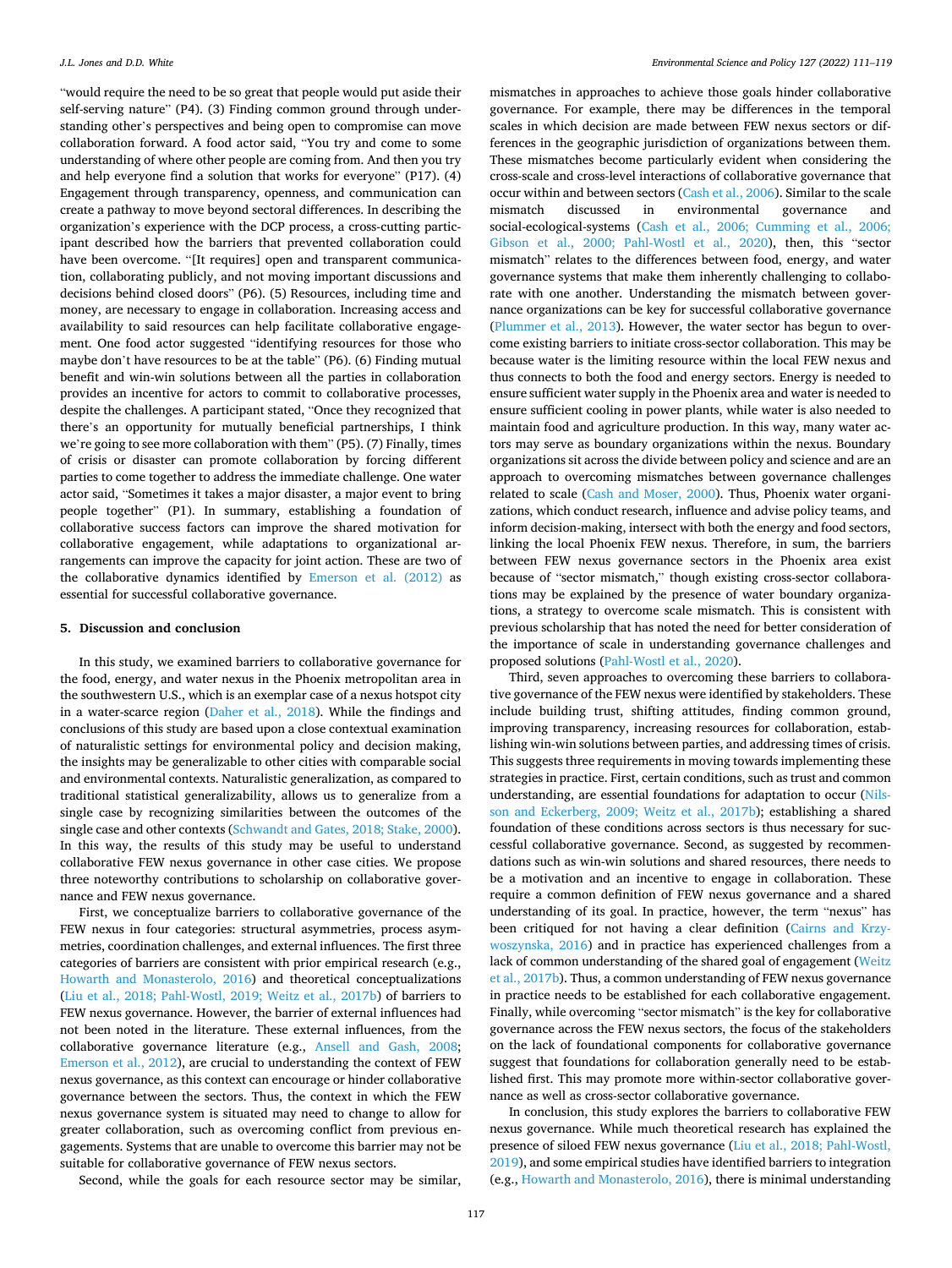<span id="page-7-0"></span>of why these barriers exist [\(Weitz et al., 2017a\)](#page-8-0). This in-depth case study begins to address this research gap by exploring the structures and processes behind barriers to collaborative governance within the Phoenix, Arizona metropolitan area. The results of this study identified the key barriers to cross-sector collaborative governance, which exist because of "sector mismatch," where differences in organizational structures and decision-making processes between food, energy, and water organizations do not align in ways that naturally lend themselves to collaborative governance. To move towards true collaborative governance of the FEW nexus, though, these mismatches must be overcome. However, first, as recommended by stakeholders, an essential foundation for collaboration needs to be established, including establishing trust and finding mutual benefit. This research provides an opportunity for greater collaborative FEW nexus governance in practice. Though this case study produces evidence from only one system, this research provides an opportunity to generalize to other urban spaces, as the Phoenix metropolitan area contains many of the same characteristics of other urban FEW nexus hotspots (Daher et al., 2018). We recommend future investigation to consider other cities as case studies to understand the generalizability of the structure of these barriers. To our knowledge, this is one of only a few empirical studies that has examined the barriers to collaboration in FEW nexus governance (see [Schreiner and Baleta,](#page-8-0)  [2015;](#page-8-0) Howarth and Monasterolo, 2016; Bielicki et al., 2019; [Melloni](#page-8-0)  [et al., 2020](#page-8-0)). Investigation of additional cities provides an opportunity to synthesize across cases and create triangulation for identifying generalizable barriers to collaborative governance of the FEW nexus.

### **Funding**

This work was supported by the National Science Foundation [grant number CNS-1639227, INFEWS/T2: Flexible Model Compositions and Visual Representations for Planning and Policy Decisions at the Subregional level of the food-energy-water nexus].

### **Author contributions**

DDW received grant funding for the study; JLJ designed the study; JLJ conducted the data collection and analysis; JLJ drafted the manuscript; and DDW revised the manuscript.

### **Declaration of Competing Interest**

The authors declare that they have no known competing financial interests or personal relationships that could have appeared to influence the work reported in this paper.

### **Acknowledgments**

The authors would like to thank Rimjhim Aggarwal, Rob Melnick, Ross Maciejewski, Giuseppe Mascaro, and Hessam Sarjoughian for their support of this research.

#### **References**

- Albrecht, T.R., Crootof, A., Scott, C.A., 2018. The water-energy-food nexus: a systematic review of methods for nexus assessment. Environ. Res. Lett. 13, 1–26. [https://doi.](https://doi.org/10.1088/1748-9326/aaa9c6) [org/10.1088/1748-9326/aaa9c6](https://doi.org/10.1088/1748-9326/aaa9c6).
- [Allan, T., Keulertz, M., Woertz, E., 2015. The water](http://refhub.elsevier.com/S1462-9011(21)00305-1/sbref2)–food–energy nexus: an introduction [to nexus concepts and some conceptual and operational problems. Int. J. Water](http://refhub.elsevier.com/S1462-9011(21)00305-1/sbref2)  [Resour. Dev. 31, 301](http://refhub.elsevier.com/S1462-9011(21)00305-1/sbref2)–311.
- Ansell, C., Gash, A., 2008. Collaborative governance in theory and practice. J. Public Adm. Res. Theory 18, 543–571.<https://doi.org/10.1093/jopart/mum032>.
- Baird, J., Plummer, R., Bodin, Ö., 2016. Collaborative governance for climate change adaptation in Canada: experimenting with adaptive co-management. Reg. Environ. Change 16, 747–758. [https://doi.org/10.1007/s10113-015-0790-5.](https://doi.org/10.1007/s10113-015-0790-5)
- Bartos, M.D., Chester, M.V., 2014. The conservation nexus: valuing interdependent water and energy savings in Arizona. Environ. Sci. Technol. 48, 2139–2149. [https://doi.](https://doi.org/10.1021/es4033343) [org/10.1021/es4033343](https://doi.org/10.1021/es4033343).
- Bazilian, M., Rogner, H., Howells, M., Hermann, S., Arent, D., Gielen, D., Steduto, P., Mueller, A., Komor, P., Tol, R.S.J., Yumkella, K.K., 2011. Considering the energy, water and food nexus: towards an integrated modelling approach. Energy Policy 39, 7896–7906.<https://doi.org/10.1016/j.enpol.2011.09.039>.
- Bielicki, J.M., Beetstra, M.A., Kast, J.B., Wang, Y., 2019. Stakeholder perspectives on sustainability in the food-energy-water nexus. Front. Environ. Sci. 7, 1–18. [https://](https://doi.org/10.3389/fenvs.2019.00007)  [doi.org/10.3389/fenvs.2019.00007.](https://doi.org/10.3389/fenvs.2019.00007)
- Borgatti, S.P., Mehra, A., Brass, D.J., Labianca, G., 2009. Network analysis in the social sciences. Science 323, 892–895. [https://doi.org/10.1126/science.1165821.](https://doi.org/10.1126/science.1165821)
- Bradshaw, T.K., 1999. Communities not fazed: why military base closures may not be catastrophic. J. Am. Plan. Assoc. 65, 193–206. [https://doi.org/10.1080/](https://doi.org/10.1080/01944369908976047) [01944369908976047.](https://doi.org/10.1080/01944369908976047)
- Cairns, R., Krzywoszynska, A., 2016. Environmental Science & Policy Anatomy of a buzzword: the emergence of ' the water-energy-food nexus ' in UK natural resource debates. Environ. Sci. Policy 64, 164–170. [https://doi.org/10.1016/j.](https://doi.org/10.1016/j.envsci.2016.07.007)  [envsci.2016.07.007.](https://doi.org/10.1016/j.envsci.2016.07.007)
- [Cash, D.W., Adger, W.N., Berkes, F., Garden, P., Lebel, L., Olsson, P., Pritchard, L.,](http://refhub.elsevier.com/S1462-9011(21)00305-1/sbref11) [Young, O., 2006. Scale and cross-scale dynamics: governance and information in a](http://refhub.elsevier.com/S1462-9011(21)00305-1/sbref11)  [multilevel world. Ecol. Soc. 11, 8.](http://refhub.elsevier.com/S1462-9011(21)00305-1/sbref11)
- Cash, D.W., Moser, S.C., 2000. Linking global and local scales: designing dynamic assessment and management processes. Glob. Environ. Change 10, 109–120. [https://](https://doi.org/10.1016/S0959-3780(00)00017-0)  [doi.org/10.1016/S0959-3780\(00\)00017-0.](https://doi.org/10.1016/S0959-3780(00)00017-0)
- Clark, S.S., Chester, M.V., Seager, T.P., Eisenberg, D.A., 2019. The vulnerability of interdependent urban infrastructure systems to climate change: could Phoenix experience a Katrina of extreme heat? Sustain. Resilient Infrastruct. 4, 21–35. <https://doi.org/10.1080/23789689.2018.1448668>.
- Cordella, A., Paletti, A., 2019. Government as a platform, orchestration, and public value creation: the Italian case. Gov. Inf. Q. 36, 101409 [https://doi.org/10.1016/j.](https://doi.org/10.1016/j.giq.2019.101409) [giq.2019.101409.](https://doi.org/10.1016/j.giq.2019.101409)
- [Creswell, J.W., Poth, C.N., 2017. Quality Inquiry and Research Design: Choosing among](http://refhub.elsevier.com/S1462-9011(21)00305-1/sbref15)  [Five Approaches. Sage Publications](http://refhub.elsevier.com/S1462-9011(21)00305-1/sbref15).
- Cumming, G.S., Cumming, D.H.M., Redman, C.L., 2006. Scale mismatches in socialecological systems: causes, consequences, and solutions. Ecol. Soc. 11. [https://doi.](https://doi.org/10.5751/ES-01569-110114) [org/10.5751/ES-01569-110114](https://doi.org/10.5751/ES-01569-110114).
- Daher, B., Mohtar, R.H., Pistikopoulos, E.N., Portney, K.E., Kaiser, R., Saad, W., 2018. Developing socio-techno-economic-political (STEP) solutions for addressing resource nexus hotspots. Sustainability 10. [https://doi.org/10.3390/su10020512.](https://doi.org/10.3390/su10020512)
- Eakin, H., York, A., Aggarwal, R., Waters, S., Welch, J., Rubiños, C., Smith-Heisters, S., Bausch, C., Anderies, J.M., 2016. Cognitive and institutional influences on farmers' adaptive capacity: insights into barriers and opportunities for transformative change in central Arizona. Reg. Environ. Change 16, 801–814. [https://doi.org/10.1007/](https://doi.org/10.1007/s10113-015-0789-y) s10113-015-0789-y
- Emerson, K., Nabatchi, T., Balogh, S., 2012. An integrative framework for collaborative governance. J. Public Adm. Res. Theory 22, 1–29. [https://doi.org/10.1093/jopart/](https://doi.org/10.1093/jopart/mur011) [mur011.](https://doi.org/10.1093/jopart/mur011)
- Fader, M., Cranmer, C., Lawford, R., Engel-Cox, J., 2018. Toward an understanding of synergies and trade-offs between water, energy, and food SDG targets. Front. Environ. Sci. 6, 1–11. [https://doi.org/10.3389/fenvs.2018.00112.](https://doi.org/10.3389/fenvs.2018.00112)
- Finley, J.W., Seiber, J.N., 2014. The nexus of food, energy, and water. J. Agric. Food Chem. 62, 6255–6262. <https://doi.org/10.1021/jf501496r>.
- Fliervoet, J.M., Geerling, G.W., Mostert, E., Smits, A.J.M., 2016. Analyzing collaborative governance through social network analysis: a case study of river management along the Waal River in The Netherlands. Environ. Manag. 57, 355–367. [https://doi.org/](https://doi.org/10.1007/s00267-015-0606-x)  [10.1007/s00267-015-0606-x.](https://doi.org/10.1007/s00267-015-0606-x)
- [Freeman, L.C., 1978. Cenrality in social networks conceptual clarification. Soc. Netw. 1,](http://refhub.elsevier.com/S1462-9011(21)00305-1/sbref23)  215–[239](http://refhub.elsevier.com/S1462-9011(21)00305-1/sbref23).
- Gibson, C.C., Ostrom, E., Ahn, T.K., 2000. The concept of scale and the human dimensions of global change: a survey. Ecol. Econ. 32, 217–239. [https://doi.org/](https://doi.org/10.1016/S0921-8009(99)00092-0) [10.1016/S0921-8009\(99\)00092-0.](https://doi.org/10.1016/S0921-8009(99)00092-0)
- [Gober, P., 2018. Building Resilience for Uncertain Water Futures. Springer, Cham,](http://refhub.elsevier.com/S1462-9011(21)00305-1/sbref25)  [Switzerland.](http://refhub.elsevier.com/S1462-9011(21)00305-1/sbref25)
- [Gonzalez, P., Garfin, G.M., Breshears, D.D., Brooks, K.M., Brown, H.E., Elias, E.H.,](http://refhub.elsevier.com/S1462-9011(21)00305-1/sbref26)  [Gunasekara, A., Huntly, N., Maldonado, J.K., Mantua, N.J., Margolis, H.G.,](http://refhub.elsevier.com/S1462-9011(21)00305-1/sbref26)  [McAfee, S., Middleton, B.R., 2018. Southwest. In: Stewart, B.C. \(Ed.\),](http://refhub.elsevier.com/S1462-9011(21)00305-1/sbref26) *Impacts, Risks, [and Adaptation in the United States: Fourth National Climate Assessment](http://refhub.elsevier.com/S1462-9011(21)00305-1/sbref26)*. U.S. Global [Change Research Program, Washington, DC, USA, pp. 1101](http://refhub.elsevier.com/S1462-9011(21)00305-1/sbref26)–1184.
- Guan, X., Mascaro, G., Sampson, D., Maciejewski, R., 2020. A metropolitan scale water management analysis of the food-energy-water nexus. Sci. Total Environ. 701, 134478 <https://doi.org/10.1016/j.scitotenv.2019.134478>.
- Hörisch, J., 2018. How business actors can contribute to sustainability transitions: a case study on the ongoing animal welfare transition in the German egg industry. J. Clean. Prod. 201, 1155–1165. [https://doi.org/10.1016/j.jclepro.2018.08.031.](https://doi.org/10.1016/j.jclepro.2018.08.031)
- Howarth, C., Monasterolo, I., 2016. Understanding barriers to decision making in the UK energy-food-water nexus: the added value of interdisciplinary approaches. Environ. Sci. Policy 61, 53–60. <https://doi.org/10.1016/j.envsci.2016.03.014>.
- Jones, J.L., White, D.D., 2021. A social network analysis of collaborative governance for the food-energy-water nexus in Phoenix, AZ, USA. J. Environ. Stud. Sci. [https://doi.](https://doi.org/10.1007/s13412-021-00676-3)  org/10.1007/s13412-021-00676-
- Kurian, M., Scott, C., Reddy, V.R., Alabaster, G., Nardocci, A., Portney, K., Boer, R., Hannibal, B., 2019. One swallow does not make a Summer: siloes, trade-offs and synergies in the water-energy-food nexus. Front. Environ. Sci. 7, 1–17. [https://doi.](https://doi.org/10.3389/fenvs.2019.00032) [org/10.3389/fenvs.2019.00032](https://doi.org/10.3389/fenvs.2019.00032).
- Larson, K.L., Wiek, A., Withycombe Keeler, L., 2013. A comprehensive sustainability appraisal of water governance in Phoenix, AZ. J. Environ. Manag. 116, 58–71. [https://doi.org/10.1016/j.jenvman.2012.11.016.](https://doi.org/10.1016/j.jenvman.2012.11.016)